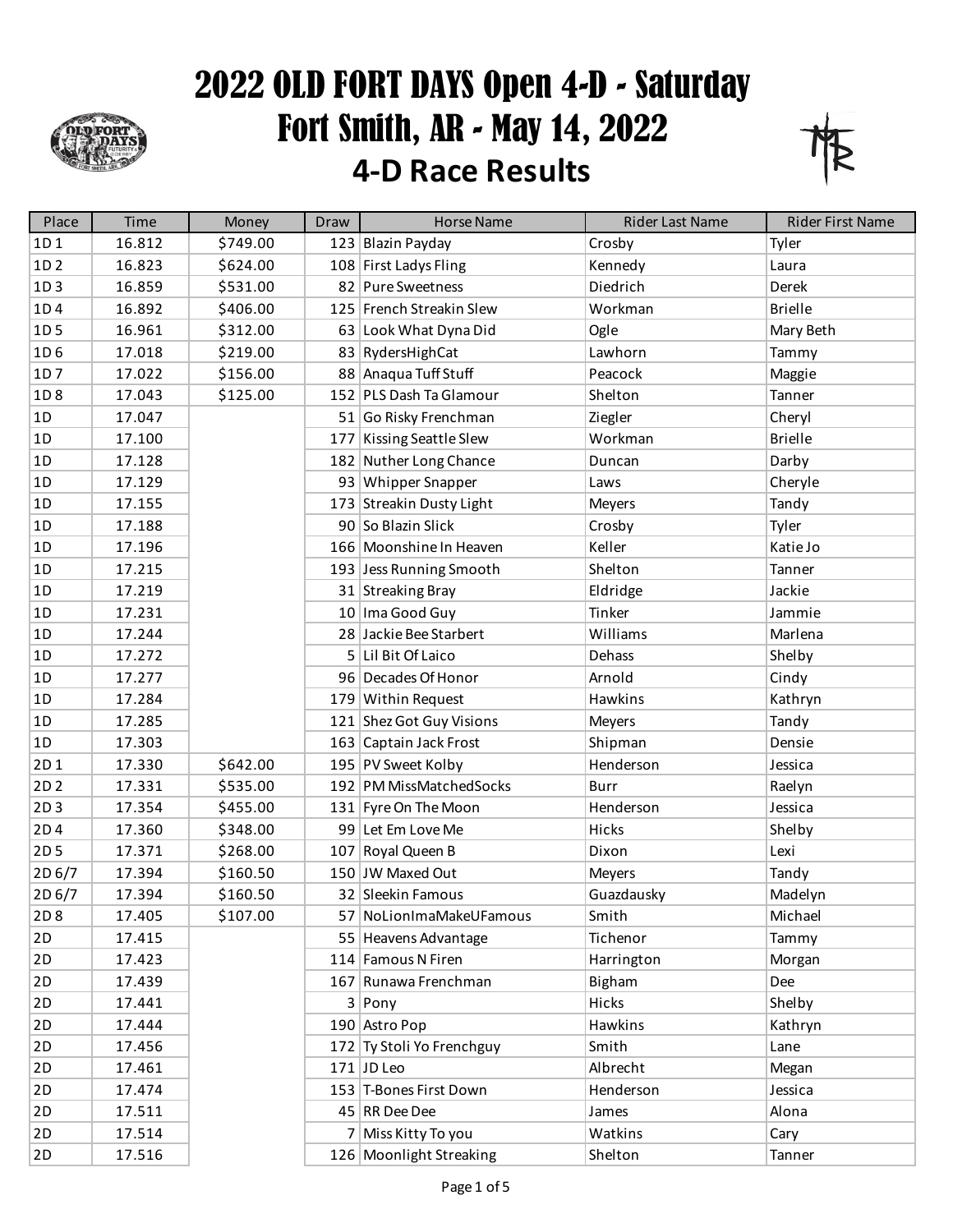| Place           | Time   | Money    | Draw | <b>Horse Name</b>          | <b>Rider Last Name</b> | Rider First Name |
|-----------------|--------|----------|------|----------------------------|------------------------|------------------|
| 2D              | 17.538 |          |      | 70 Ms Barbie               | Nash                   | Cheyenne         |
| 2D              | 17.553 |          |      | 194 SB Ima Slick Victory   | Graves                 | Lance            |
| 2D              | 17.571 |          |      | 168 Stetson Ray            | Graves                 | Lance            |
| 2D              | 17.587 |          |      | 19 BW Zebulous             | Layman                 | Halee            |
| 2D              | 17.622 |          |      | $133$ Ping                 | Stanier                | Emeri            |
| 2D              | 17.651 |          |      | 158 Rayburns Warrior       | Meyers                 | Mia              |
| 2D              | 17.710 |          |      | 118 Executive Fortunes     | Bigham                 | Dee              |
| 2D              | 17.716 |          |      | 2 Delbert Rose             | Swepston               | Kinsley          |
| 2D              | 17.721 |          |      | 8 Miss Joeys Fortune       | Prock                  | Jamie            |
| 2D              | 17.726 |          |      | 141 Mary's Quixote Girl    | Henderson              | Landri           |
| 2D              | 17.727 |          |      | 115 BA Daddy Wuza Rocker   | Zabel                  | Lori             |
| 2D              | 17.741 |          |      | 134 Im High On Money       | Steinhoff              | Taylor           |
| 2D              | 17.743 |          |      | 54 Taris Pepto Chic        | Culbert                | Terri            |
| 2D              | 17.767 |          |      | 157 Frosted Sissie         | McKenzie               | Hazlee           |
| 2D              | 17.782 |          |      | 13 Perk On Cimmaron        | Smith                  | Michael          |
| 2D              | 17.788 |          |      | 174 LH Sheza Hellavalane   | Allen                  | Collin           |
| 2D              | 17.794 |          |      | 38 Honky Tonk Train        | Moore                  | Kristen          |
| 2D              | 17.800 |          |      | 128 FS Golden Ticket       | Cleary                 | Rachel           |
| 2D              | 17.804 |          |      | $138$ Asher                | Martin                 | Mary             |
| 2D              | 17.804 |          |      | 33 Bugity Bugity Too       | Mayes                  | Kaye             |
| 2D              | 17.805 |          |      | 78   Im Streaking Famous   | Brown                  | John             |
| 2D              | 17.807 |          |      | 139 Epic Vanilla Ice Cream | Eagle                  | Jason            |
| 3D1             | 17.824 | \$428.00 |      | 14 KN Fabulous Lil Ransom  | Ziegler                | Cheryl           |
| 3D <sub>2</sub> | 17.829 | \$357.00 |      | 4 FrenchmansFamousLady     | Crosby                 | Tyler            |
| 3D3             | 17.840 | \$303.00 |      | 41 Famous Bashin Bully     | Terry                  | Christy          |
| 3D4             | 17.854 | \$232.00 |      | 21 VF Rare Coin            | Muse                   | Shelly           |
| 3D <sub>5</sub> | 17.855 | \$178.00 |      | $137$ She Is               | Hobbs                  | Annette          |
| 3D <sub>6</sub> | 17.870 | \$125.00 |      | 144 Honorable Firewater    | Bailey                 | Thresa           |
| 3D7             | 17.874 | \$89.00  |      | 119 Frenchmans Fever       | Keller                 | Katie Jo         |
| 3D8             | 17.888 | \$71.00  |      | 18 LLP Little StreakinDeb  | Posey                  | Donna            |
| 3D              | 17.890 |          |      | 188 Simply Slick           | Eagle                  | Jason            |
| 3D              | 17.893 |          |      | 181 Meter My Drift         | Lemmons                | Sherrye          |
| 3D              | 17.897 |          |      | 44 AR Nikki Star           | Jackson                | Donna            |
| 3D              | 17.923 |          |      | 34 Rollin Dyce             | Watson                 | Teresa           |
| 3D              | 17.936 |          |      | 169 North                  | Conley                 | Cassie           |
| 3D              | 17.954 |          |      | 26 Frenchies Light On Cash | Peacock                | Maggie           |
| 3D              | 17.960 |          |      | 23 Wildcat Canyon          | Thornberry             | Michael          |
| 3D              | 17.960 |          |      | 15 Dashing For A Rolex     | Brown                  | John             |
| 3D              | 17.970 |          |      | 65 Perks Kid Charge        | Malone-Hiett           | Jamie            |
| 3D              | 17.987 |          |      | 147 Mr Bold Joe            | McNelly                | Annabella        |
| 3D              | 17.994 |          |      | 120 MCH Chasin The Fire    | Snow                   | Bailee           |
| 3D              | 17.994 |          |      | 175 Coats Buggin Fame      | Schnict                | Kylee            |
| 3D              | 18.020 |          |      | 200 LM Password            | Lemmons                | Sherrye          |
| 3D              | 18.035 |          |      | 95   ImaRockNFirewater     | Thornberry             | Michael          |
| 3D              | 18.045 |          |      | 176 Wanna Piece Of Me      | Snow                   | Bailee           |
| 3D              | 18.047 |          |      | 103 Two Fein               | DeHass                 | Shelby           |
| 3D              | 18.098 |          |      | 146 FirewaterFourOne       | Graves                 | Lance            |
| 3D              | 18.118 |          |      | 127   PS Raise A Catman    | Van Lare               | Carolina         |
| 3D              | 18.124 |          |      | 42 Miss Shinnng PocoCat    | Oakley                 | Kellye           |
| 3D              | 18.150 |          |      | 60 TS Stoli On A High      | McCormick              | Debbie           |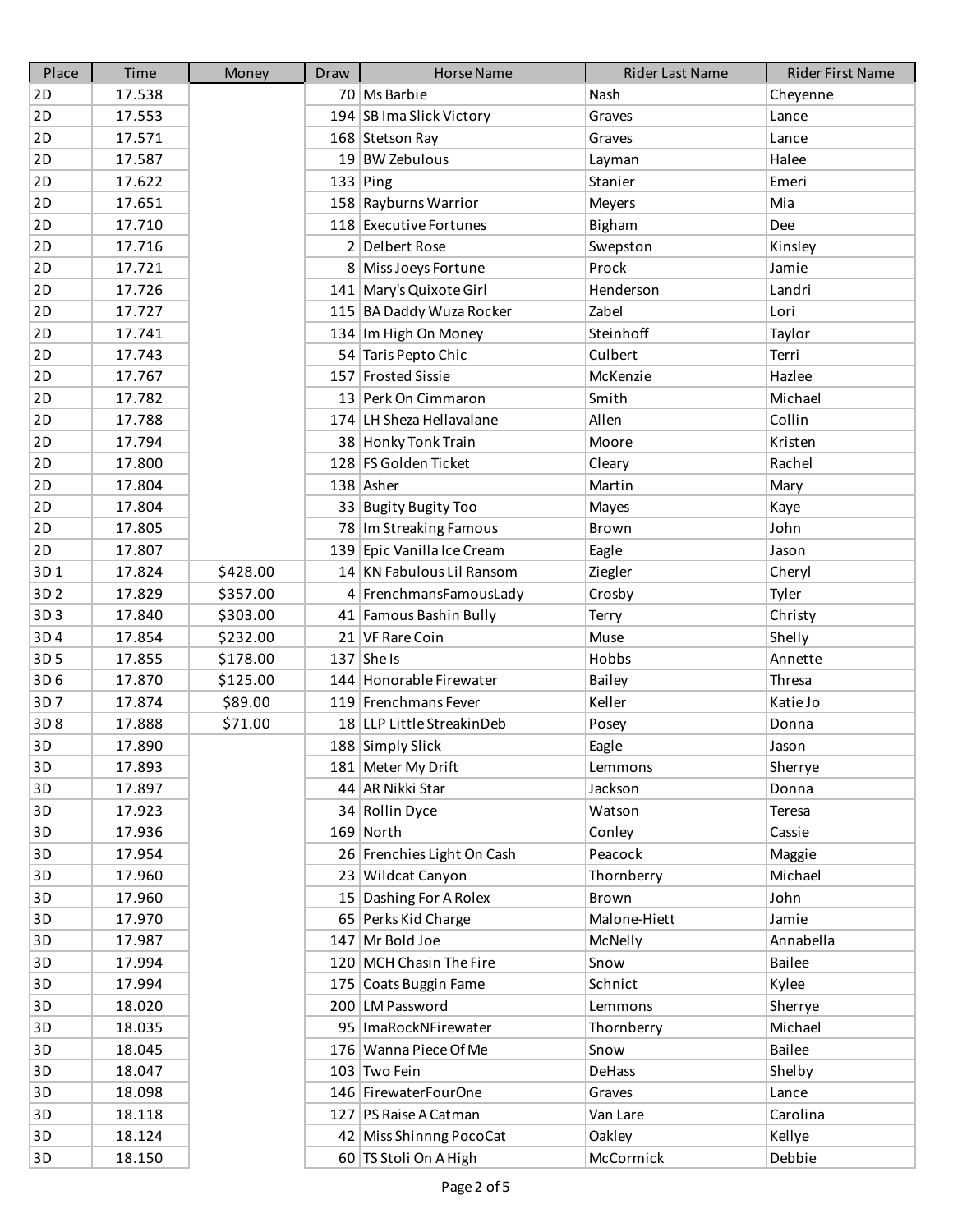| Place           | Time   | Money    | Draw | <b>Horse Name</b>        | Rider Last Name | Rider First Name |
|-----------------|--------|----------|------|--------------------------|-----------------|------------------|
| 3D              | 18.179 |          |      | 201 JLP Jets Money Shot  | Mann            | Madison          |
| 3D              | 18.195 |          |      | 16 ThunderingDarkKnight  | McCormick       | Debbie           |
| 3D              | 18.202 |          |      | 72 Wired Two Twenty      | James           | Alona            |
| 3D              | 18.224 |          |      | 35 Hello Moon            | Dorsey          | Georgia          |
| 3D              | 18.269 |          |      | 52 XN Frenchmans Twister | Hunter          | Christy          |
| 3D              | 18.270 |          |      | 140 Ty Blazin To Win     | Williams        | Kendall          |
| 3D              | 18.293 |          |      | 102 Thundering Encore    | McCormick       | Debbie           |
| 3D              | 18.298 |          |      | 50 Sadie Geaux Seekum    | McCormick       | James            |
| 4D1             | 18.330 | \$321.00 |      | 80 Harlans Lion Fame     | Watkins         | Cary             |
| 4D <sub>2</sub> | 18.339 | \$268.00 |      | 39 JPS PreachNForPerks   | Courtney        | Kelly            |
| 4D3             | 18.347 | \$227.00 |      | 189 TX Leo Danee         | Charles         | Laityn           |
| 4D4             | 18.353 | \$174.00 |      | 156 Guys Streakin Six    | Wherrell        | Sissy            |
| 4D <sub>5</sub> | 18.361 | \$134.00 |      | 75 Bunnys Last Babe      | Singleton       | Michelle         |
| 4D <sub>6</sub> | 18.370 | \$94.00  |      | 86 Dinkys Flyin Lo       | Fortner         | Kylee            |
| 4D7             | 18.419 | \$67.00  |      | 143 Back The Blue        | Zabel           | Lori             |
| 4D <sub>8</sub> | 18.422 | \$54.00  |      | 64 VF White Lightning    | Kennedy         | Laura            |
| 4D              | 18.443 |          |      | 105 Fancy Step Freckle   | Ziegler         | Cheryl           |
| 4D              | 18.445 |          |      | 184 DTF Lovely N Famous  | Posey           | Lauren           |
| 4D              | 18.453 |          |      | 77 For Perks Sake        | Moore           | Mackenzie        |
| 4D              | 18.473 |          |      | 62 JL Heavenly Grace     | McDaniel        | Melissa          |
| 4D              | 18.509 |          |      | 61 Docs Texas Rhythm     | Raggio          | Paulette         |
| 4D              | 18.550 |          |      | 49 Star Cutter Freckles  | Pilkington      | Crystal          |
| 4D              | 18.574 |          |      | 67 Hes Got That Touch    | DeHass          | Shelby           |
| 4D              | 18.578 |          |      | 68 Rudys Girl 3          | Vickers         | <b>Bryce</b>     |
| 4D              | 18.579 |          |      | 187 Unfaded Fame         | Zabel           | Lori             |
| 4D              | 18.589 |          |      | 183 Jet Rocket Feel      | Smith           | Maadison         |
| 4D              | 18.636 |          |      | 20 WCR Sugars Wild Girl  | Lawhorn         | Tammy            |
| 4D              | 18.673 |          |      | 151 Leaving Your Legacy  | Miller          | Shana            |
| 4D              | 18.683 |          |      | 40 WF Fabs Whiz Kid      | Small           | <b>Brentley</b>  |
| 4D              | 18.712 |          |      | 196 De Epic Cowboy       | Campbell        | Leah             |
| 4D              | 18.715 |          |      | 162 Snooky's BootLegger  | Adams           | Sawyer           |
| 4D              | 18.745 |          |      | 81 SF Classy Kid         | Tait            | Lesa             |
| 4D              | 18.751 |          |      | 12 NotGonnaGiveUp        | Williamson      | Stephanie        |
| 4D              | 18.759 |          |      | 37 Sunfling Special      | Turner          | Julia            |
| 4D              | 18.879 |          |      | 22 Triple Gold Time      | Howard          | Kelsey           |
| 4D              | 18.890 |          |      | 85 Frenchmans Top Man    | Thomas          | Kindra           |
| 4D              | 18.926 |          |      | 29 Charlie Brown         | Dixon           | Ava              |
| 4D              | 18.928 |          |      | 58 Omnipotent            | Traylor         | Corey            |
| 4D              | 18.964 |          |      | 11 Yabba Dabba Voo Doo   | Magdeburg       | Finley           |
| 4D              | 18.985 |          |      | 180 Im Ready To Jet      | Crider          | Chad             |
| 4D              | 19.006 |          |      | 122 Firewater Gal        | Graves          | Lance            |
| 4D              | 19.047 |          |      | 186 Ethan Edwards        | Uhler           | Carolyn          |
| 4D              | 19.064 |          |      | 124 Paint Your Warrior   | <b>Meyers</b>   | Mia              |
| 4D              | 19.106 |          |      | 27 Got My Shades On      | Tarpley         | Tristan          |
| 4D              | 19.165 |          |      | 198 Famous Mystic Mike   | Crider          | Chad             |
| 4D              | 19.181 |          |      | 113 Good As Bully Gets   | Wherrell        | Sissy            |
| 4D              | 19.244 |          |      | 79 Rusty Wire            | <b>Butler</b>   | Rachael          |
| 4D              | 19.273 |          |      | 69   Ima Rare Rocket     | Moore           | Madison          |
| 4D              | 19.392 |          |      | 109 MH Wired Up          | James           | Alona            |
| 4D              | 19.424 |          |      | 73 Doc Dustys Honor      | <b>Skaggs</b>   | Michelle         |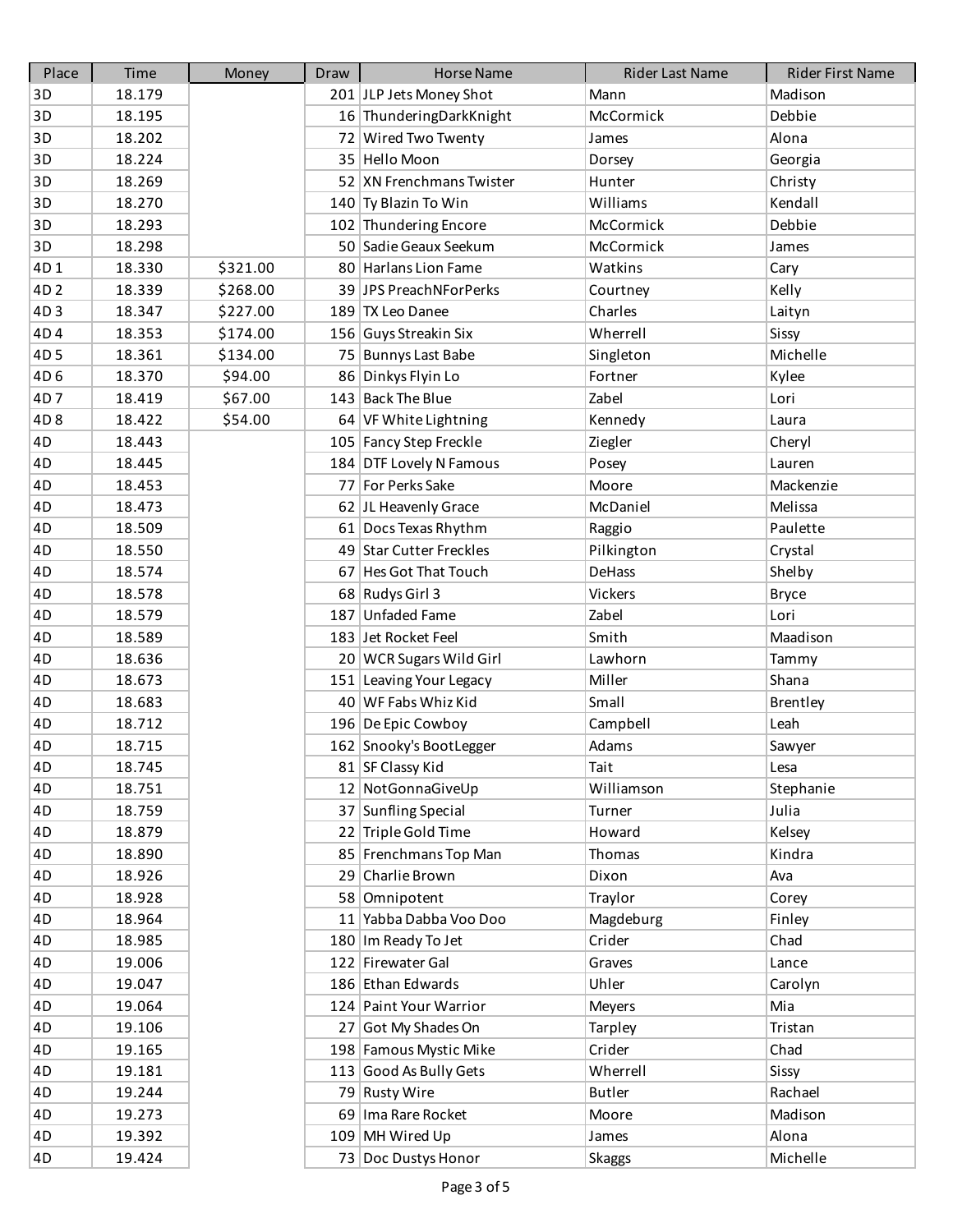| Place | Time   | Money | Draw | <b>Horse Name</b>         | Rider Last Name | Rider First Name |
|-------|--------|-------|------|---------------------------|-----------------|------------------|
| 4D    | 19.425 |       |      | 91 Frosted By Design      | Turner          | Julia            |
| 4D    | 19.554 |       |      | 25 Pony Boy Cartel        | Brown           | Sheila           |
| 4D    | 19.816 |       |      | 89 Speedy Drift Easy      | Posey           | Donna            |
| 4D    | 20.134 |       |      | 130 Flashing That Chrome  | Sebo            | Sierra           |
| 4D    | 20.916 |       |      | 74 Boons French Angel     | Magdeburg       | Lauren           |
| 4D    | 20.989 |       |      | 48 Speed Away Easy        | <b>Beck</b>     | Shelby           |
| 4D    | 21.947 |       |      | 191 Mary Jane Slick       | Bowser          | Kelly            |
| 4D    | 22.164 |       |      | 145 Freighttrain Cash     | Bigham          | Dee              |
| 4D    | 22.249 |       |      | 159 Bolds Last O Key      | Van Lare        | Fallon           |
| 4D    | 22.282 |       |      | 43 JK RozieAnna           | Crosby          | Tyler            |
| 4D    | 22.288 |       |      | 164 SR Gunnin To Be Tuff  | <b>Bruggen</b>  | Zach             |
| 4D    | 22.371 |       |      | 97 A Smooth Starbert      | Williams        | Marlena          |
| 4D    | 22.404 |       |      | 84 WillyBeaBully          | Horton          | Donna            |
| 4D    | 22.673 |       |      | 112 BH Hancocks Man       | Small           | Brentley         |
| 4D    | 22.714 |       |      | 87 Famous Hay Abusa       | Marchant        | Amy              |
| 4D    | 22.725 |       |      | 154 Bearly Any Whiskey    | Smith           | Michael          |
| 4D    | 22.816 |       |      | 94 Bugsys First Timeber   | Miller          | Debbie           |
| 4D    | 22.820 |       |      | 24 He Stoli My Enflano    | Swepston        | Kinsley          |
| 4D    | 22.827 |       |      | 178 Magnolia Adeline      | Graves          | Sydnie Wynn      |
| 4D    | 22.835 |       |      | 165 Firetrain Ta Fame     | Ford            | Jessie           |
| 4D    | 22.850 |       |      | 98 Tru Cash               | Tarpley         | Tristan          |
| 4D    | 22.936 |       |      | 170 French StingAleyPower | Campbell        | Leah             |
| 4D    | 23.059 |       |      | 160 HR Bugs Last Jet      | <b>Burr</b>     | Raelyn           |
| 4D    | 23.105 |       |      | 142 Valiant Heroine       | Keller          | Katie Jo         |
| 4D    | 23.111 |       |      | 161 VF Naturally Famous   | Zabel           | Lori             |
| 4D    | 23.195 |       |      | 148 Molly Jean            | Williams        | Lesa             |
| 4D    | 23.400 |       |      | $117$ Swag                | Wheathers       | Abba             |
| 4D    | 23.489 |       |      | 155 Frosty Passion        | Ellis           | Becky            |
| 4D    | 23.543 |       |      | 110 WTB Magpie Nino       | Howard          | Kelsey           |
| 4D    | 23.548 |       |      | 47 Eyeam Kool             | Hicks           | Shelby           |
| 4D    | 23.551 |       |      | 104 Dun Streakin By U     | Smith           | Michael          |
| 4D    | 23.687 |       |      | 106 Hes Downrite On Fire  | <b>Beck</b>     | Shelby           |
| 4D    | 24.163 |       |      | 129 Dashin Bye On A Gator | Adams           | Angie            |
| 4D    | 24.286 |       |      | 199 TellerHerToRunFaster  | Schnict         | Kylee            |
| 4D    | 27.106 |       |      | 36 Miss O Hena Star       | Dehass          | Shelby           |
| 4D    | 27.627 |       |      | 92 GonnaWinALottaRocks    | Tinker          | Jammie           |
| 4D    | 28.882 |       |      | 197 MCA Move It Baby      | Albrecht        | Megan            |
| 4D    | 29.159 |       |      | 149 Duck Creek Mystory    | Snow            | <b>Bailee</b>    |
| 4D    | 88.888 |       |      | 6 Bran Nu Dae             | James           | Alona            |
| 4D    | 88.888 |       |      | 132 Dash Ta The Lead      | Bowser          | Kelly            |
| 4D    | 88.888 |       |      | 116 No Flippin Gears      | Dodd            | Dilynn           |
| 4D    | 88.888 |       |      | 135 No Name Horse         | Ward            | Eden             |
| 4D    | 88.888 |       |      | 59 Red HotZ               | Harris          | Mary             |
| 4D    | 88.888 |       |      | 100 TwoTimesTheLena       | <b>Butler</b>   | Kaylee           |
| 4D    | 88.888 |       |      | 76 KN HookedOnAFeeling    | Layman          | Halee            |
| 4D    | 88.888 |       |      | 136 Wright Bully Magic    | <b>Butler</b>   | Rachael          |
| 4D    | 99.999 |       |      | 9 JJJ Mattie Gold Fame    | Baldwin         | JJ               |
| 4D    | 99.999 |       |      | 185 RRP Downpayment       | Jessup          | Heather          |
| 4D    | 99.999 |       |      | 1 Fabulous Feona          | Hardy           | Sheila           |
| 4D    | 99.999 |       |      | 101 JJ Jet Gold           | Baldwin         | JJ               |